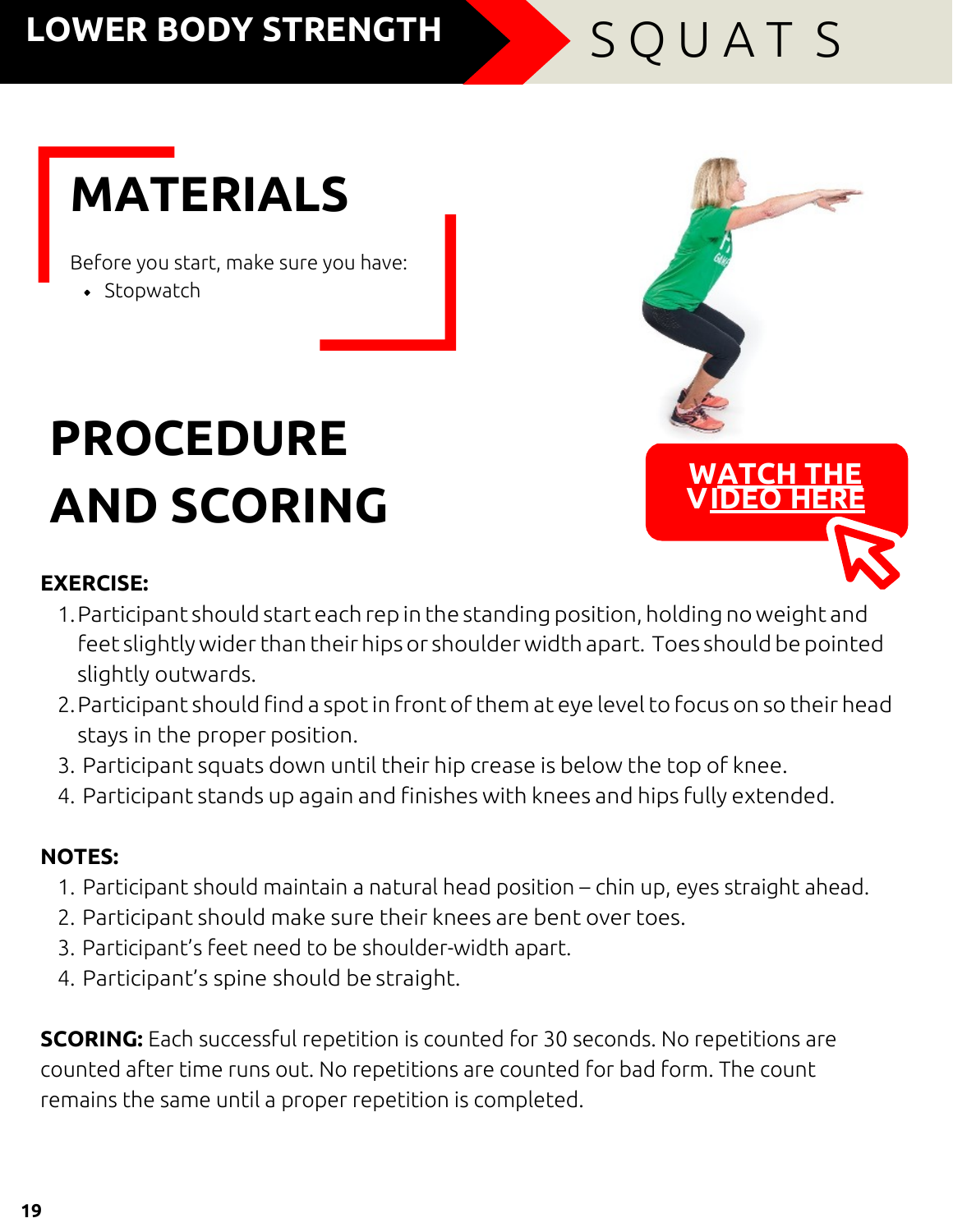# LOWER BODY STRENGTH STAND

## **MATERIALS**

Before you start, make sure you have:

- Stopwatch
- Chair (without wheels)

# **PROCEDURE AND SCORING**

#### **EXERCISE:**

- **WATCH [V IDEO](https://youtu.be/5yCJLEK-ll8) HERE**
- 1. Participant sits on chair or bench with feet hip-width distance apart.
- 2. Participant's arms are positioned across thechest.
- 3.Participant standsupfully from sittingposition andsitsdown againwithoutusing their arms to assist.
- 4.This is considered 1 repetition. Participant continues to do the sit to stand component for 30 seconds.

**SCORING:** Each successful repetition is counted for 30 seconds. No repetitions are counted after time runs out. No repetitions are counted for bad form. The count remains the same until a proper repetition is completed.

### **MODIFICATIONS**

Participants with lower body mobility impairments can perform this test pushing on arm rests or pulling on a countertop (or similar) for assistance. Participants should use the same assistance methodology for each testing opportunity for consistency.